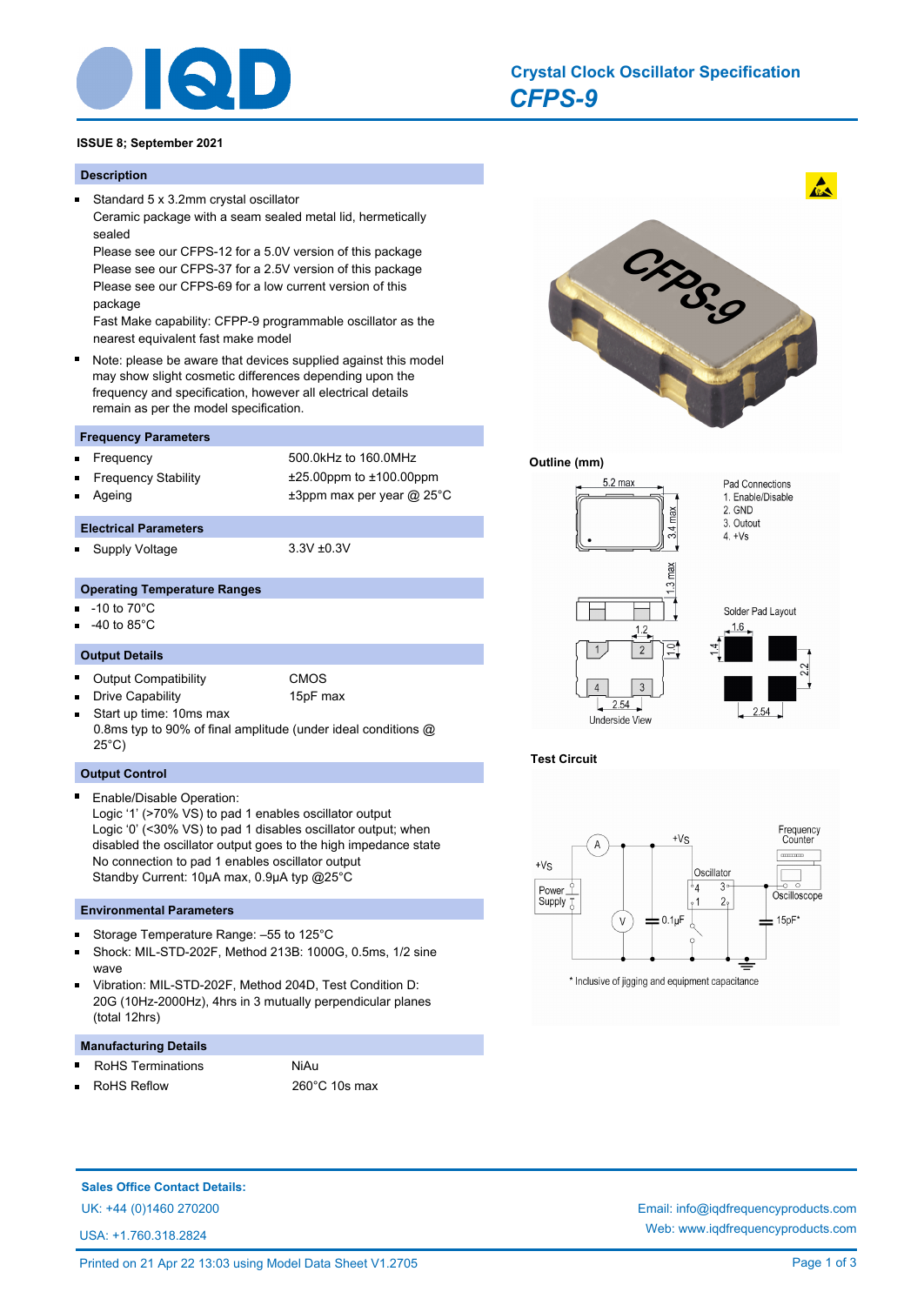

## **Ordering Information**

- $\blacksquare$ Frequency\* Model\* **Output** Frequency Stability\* Operating Temperature Range\* Supply Voltage Example:  $\blacksquare$ 10.0MHz CFPS-9
- CMOS ±50ppm -10 to 70C 3.3V **Compliance**
- RoHS Status (2015/863/EU) Compliant  $\blacksquare$ REACh Status **Compliant**  $\blacksquare$ MSL Rating (JDEC-STD-033): Not Applicable  $\blacksquare$

## **Packaging Details**

- Pack Style: Cutt In tape, cut from a reel  $\blacksquare$ Pack Size: 100
- Pack Style: Reel Tape & reel in accordance with EIA-481-D Pack Size: 1,000

#### **Wave Form**



USA: +1.760.318.2824

UK: +44 (0)1460 270200 Email: info@iqdfrequencyproducts.com Web: www.iqdfrequencyproducts.com